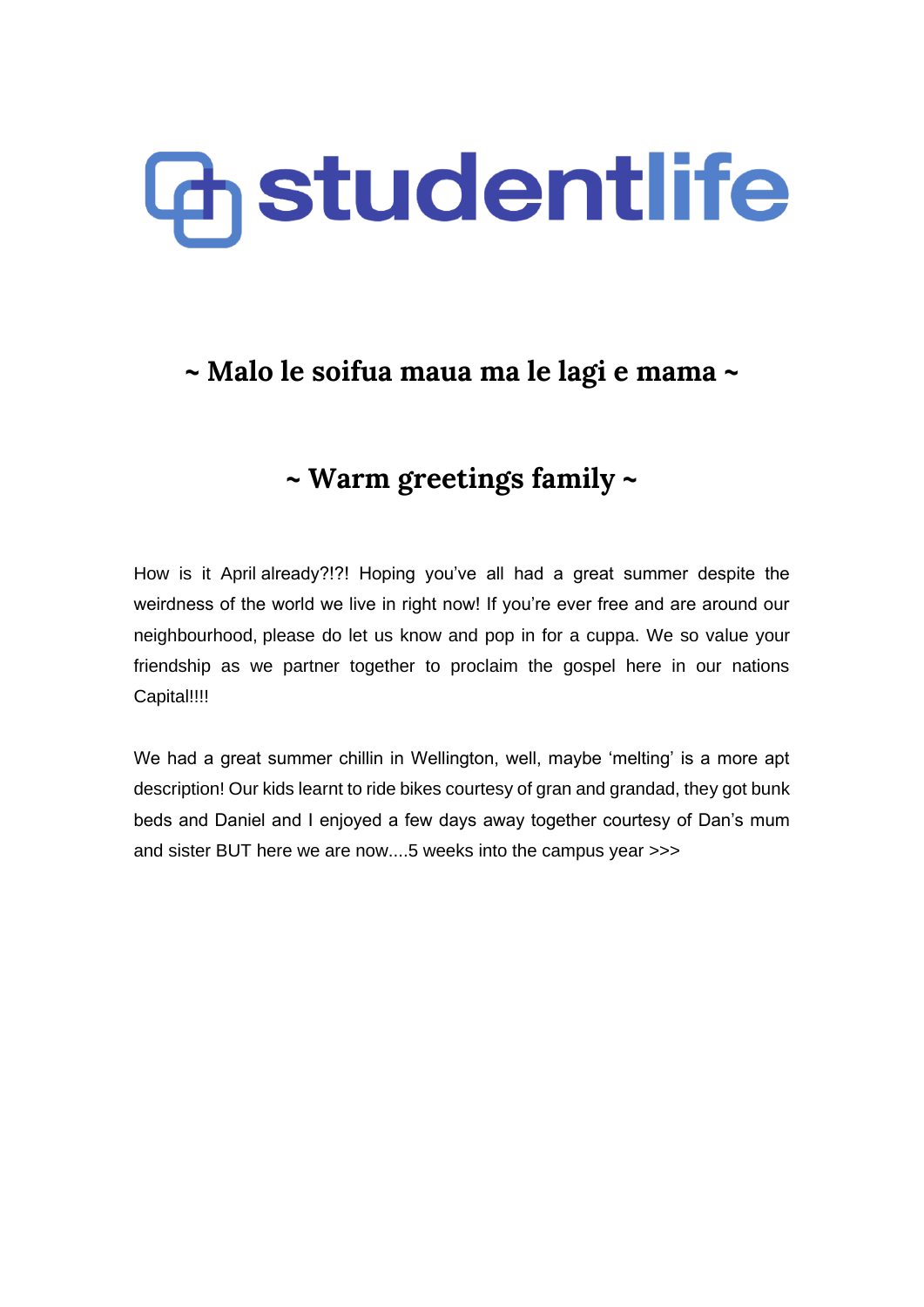

# **Our Staff Team**

We kicked off 2022 with our annual national staff conference in January. Though we had to attend the conference regionally via zoom it was still a great time to be together digitally bonding nationwide, experience some great teaching/training and being reminded of the mission laid before us. It was also such a highlight to officially welcome new members AJ and Bethany onto the Wellington Team, as well as be a fun week for the kids!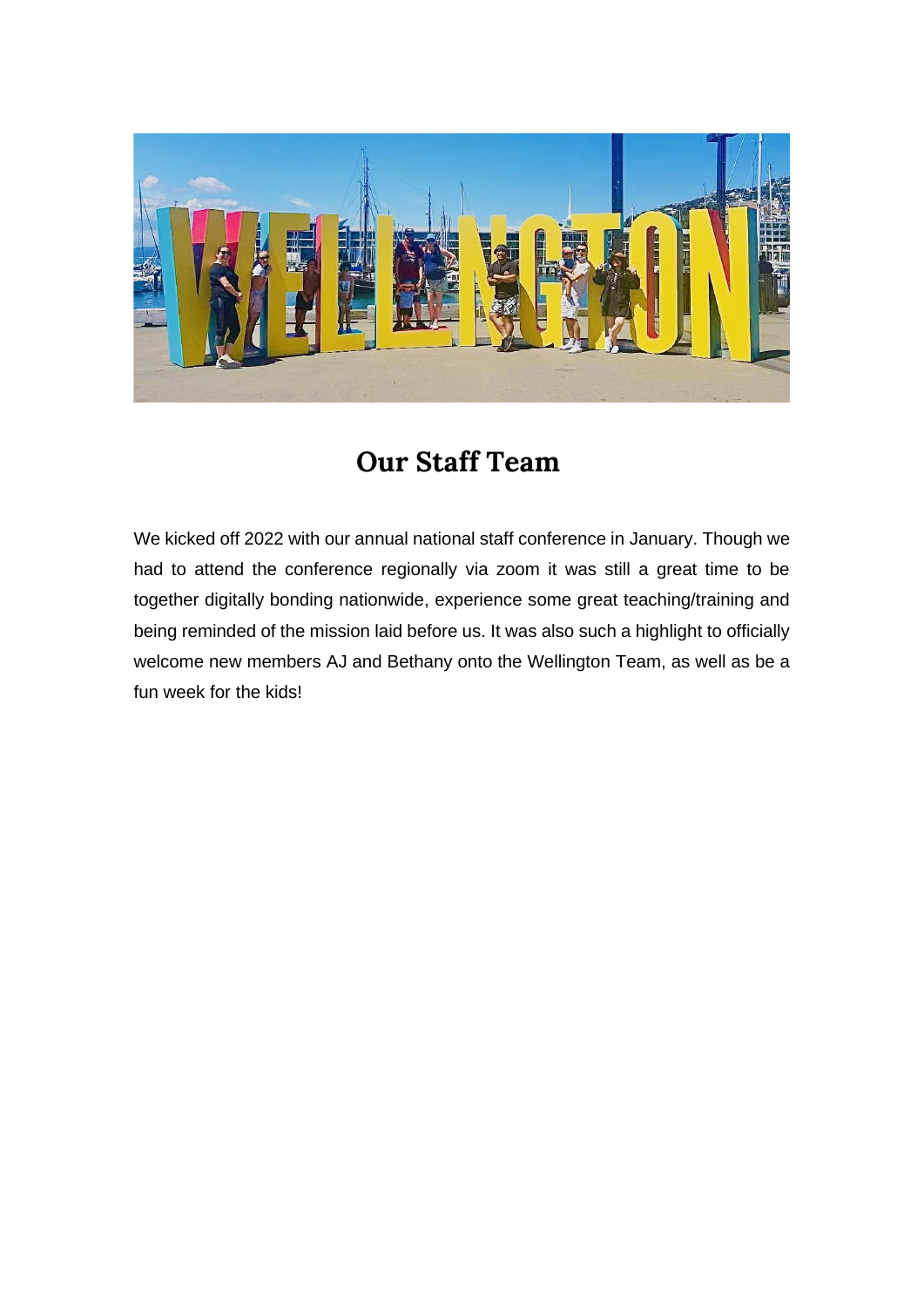

#### A girl from Burma

One of our new student leaders from Burma has learnt that wants "to be more confident in sharing with others, and the more we went out sharing our faith, the more confident I became. Hearing the different answers from people we talked to and also hearing testimonies from our fellow students were all very encouraging and I realized there are many people who have yet to hear about God, and that sharing the Gospel with others isn't as scary as I thought."



#### **Sebastians Heart**

It's extremely important that people know who Jesus is and for me, [it is] all about learning how to bring others closer to Christ the way I have, because it's life changing and the way we're supposed to be. We were made to have a relationship with our God, and the only way is through Jesus.

#### **EXPLORING STUDENTS**

We have 13 students this term who have expressed desire to explore who Jesus is. Please pray for Arthur, Felix Max, Judah, Mario, Zane, Maggie, Jenny, Roshan, Hannah, Abby, Alexandar &Cat, that they would come to a saving relationship with Jesus this term.

### **We Love Our Student Leaders**

9 student committed leaders stemmed out of what was a hard year for students in general last year. We had 3 in 2022 with many interactions via zoom, google hangout, discord...you name it, if it was digital, we tried it AND YET, God still raised up more student leaders for the following year. The years of Covid has taught me and my team that ' a limitation for us can be a great sign for a presentation of God'. God presents His power and we have enjoyed his showcase.

Praise the Lord & Pray for Paddy, Andy, Micah, Jeanice, Naomi, Rem, Jessie,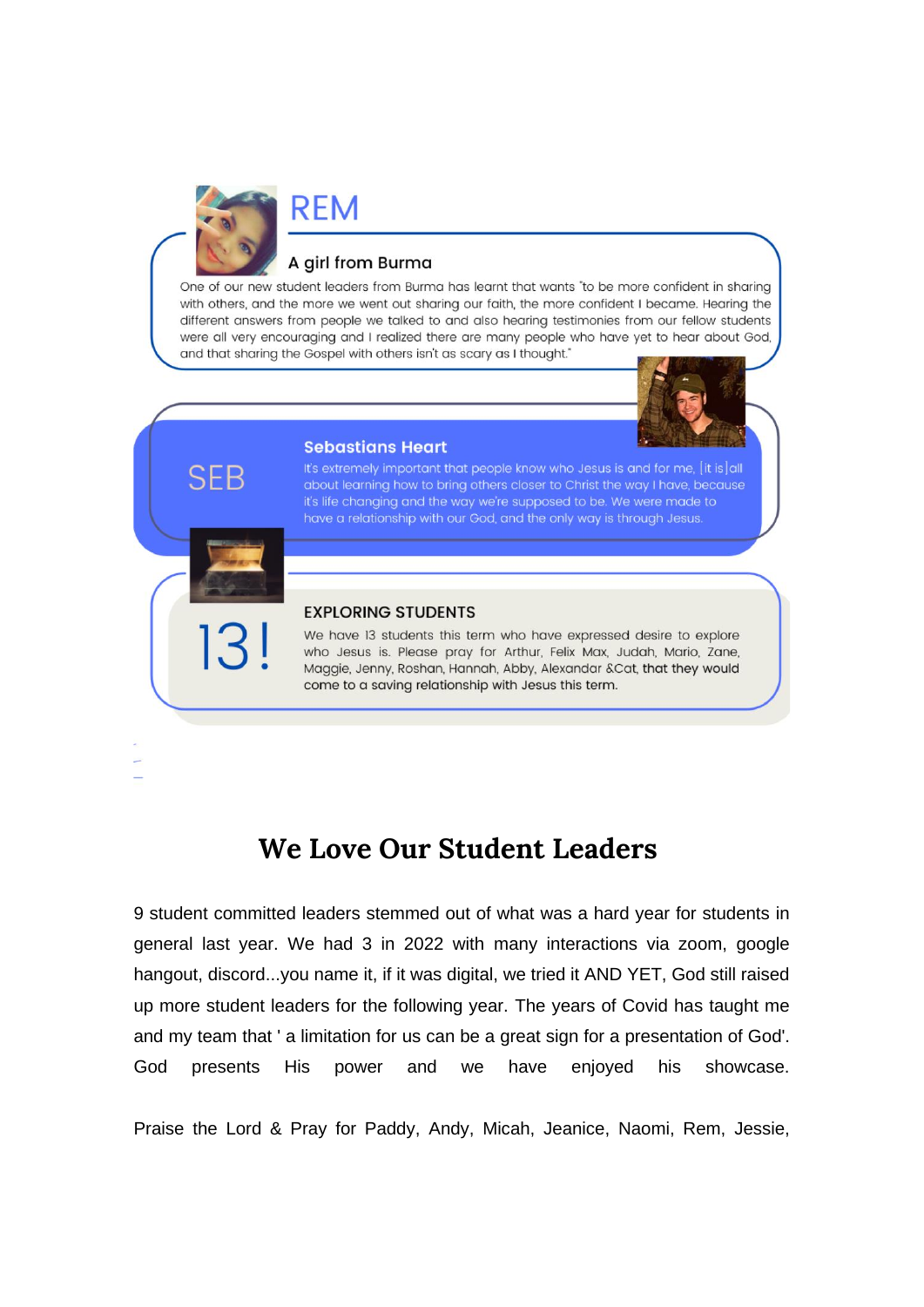Beatrice as they begin to lead their action groups this week. Pray that God would transform their communities into students who love Christ, love on the campus (pray over and share the Gospel on campus) and call others to do the same.



**WE ARE SO PROUD** of how our student leaders have kept allowing themselves to be discipled and to reach students where they are at. ISO has kept some of our students away from campus and yet zoom has served us well to keep encouraging each other as long as it has been called Today  $\textcircled{r}$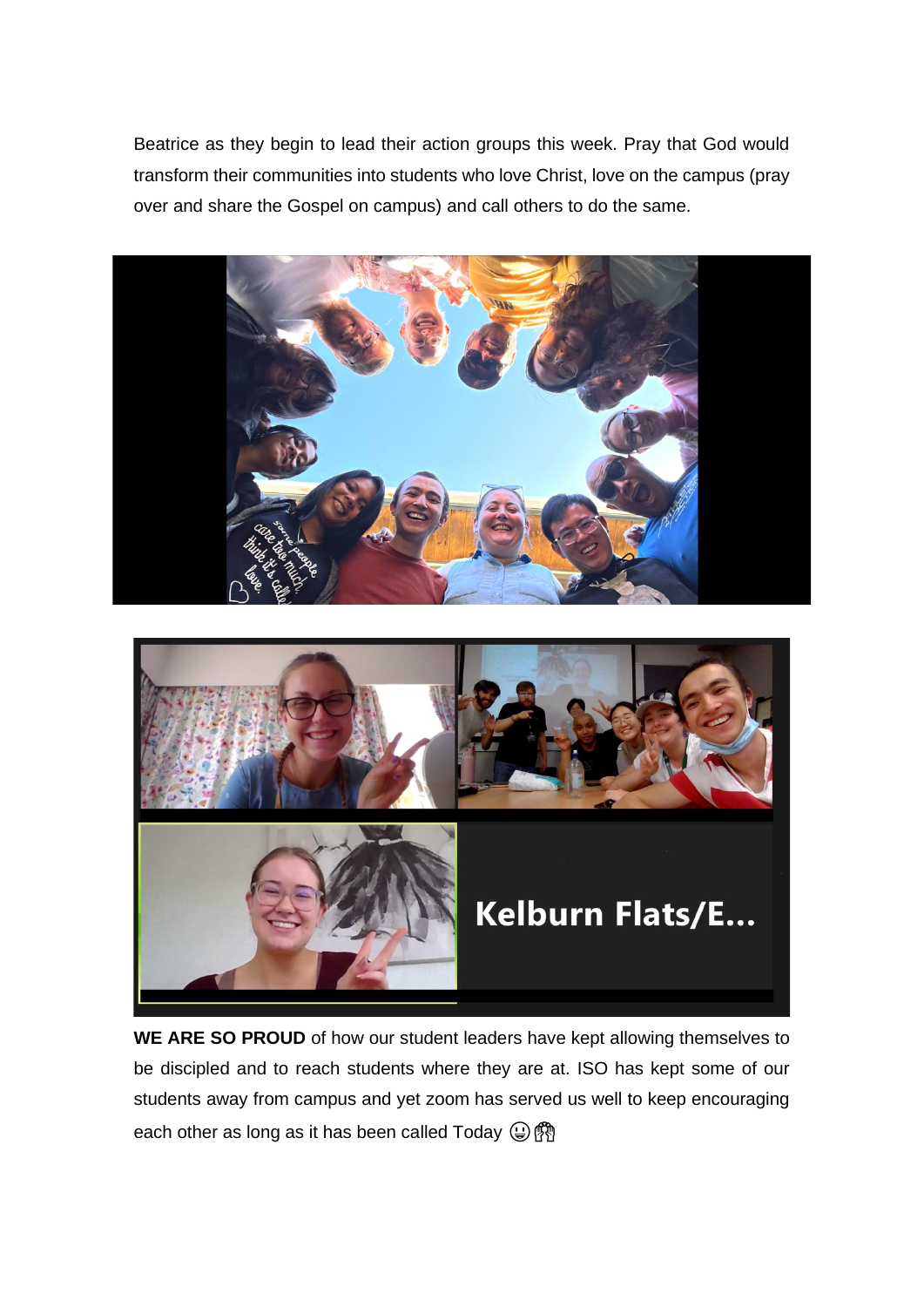

# **Pray With Us**

Trying to use every bit of landmark to remind us how God-sized the mission is to reach the lost and therefore more reason for us to pray. Pray for our student leaders that they would make Jesus disciples this year on campus and beyond  $\mathcal{A}\oplus\mathcal{A}$ 

Prayer

Continued stamina to lead our team with changing Covid rules/regulations That God would soften people's hearts around this precious Easter time For a great 'staycation' in a few weeks time just Daniel and myself

Praise

Our new team members have bought a lot of life to our team and are doing well. Our contracts and the contracts of the 13 explores explores Our kids are doing really well at school and love it there!